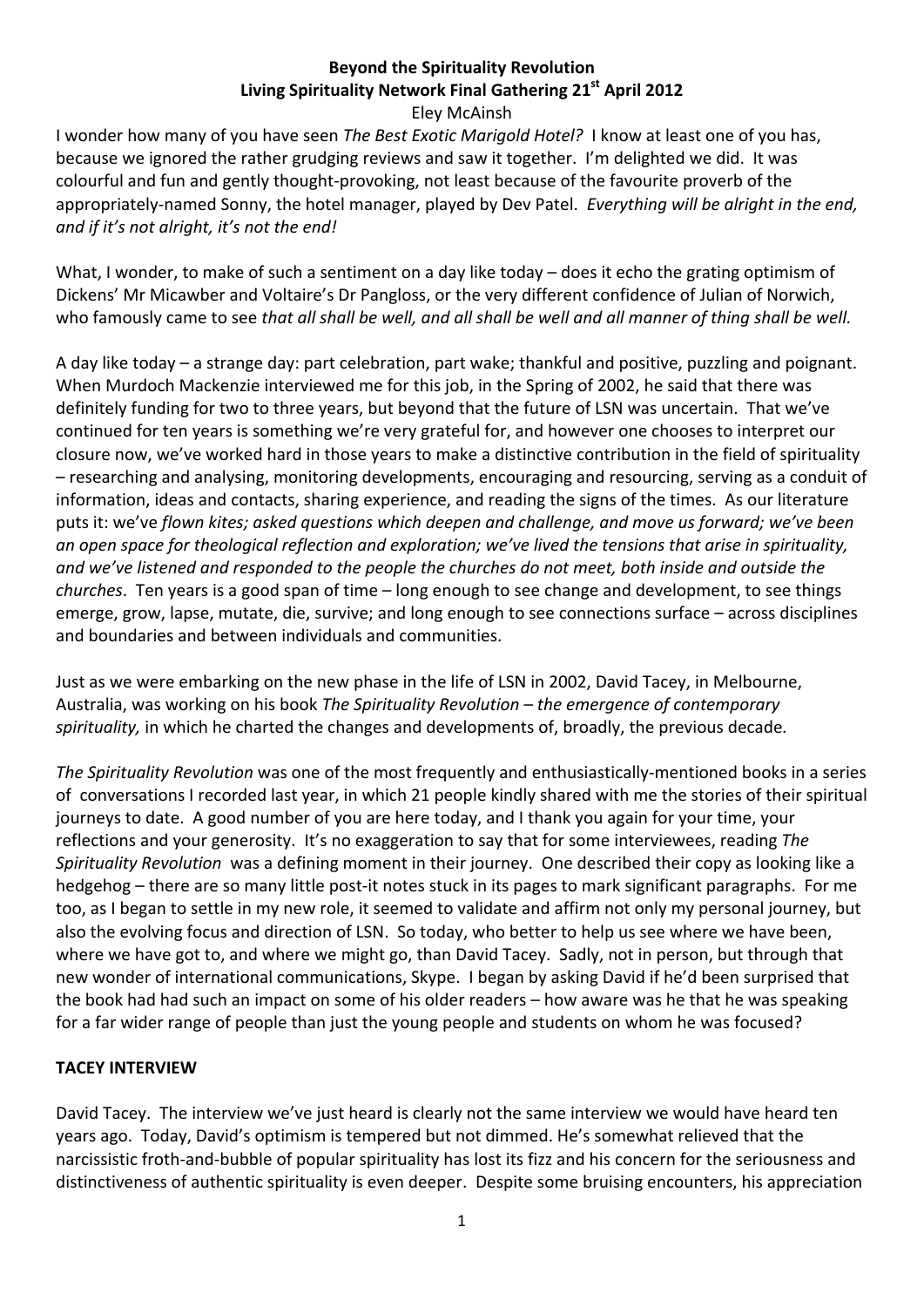of the traditions is more nuanced, and his recognition of grassroots developments within parts of the institution more appreciative; but his sense of spirituality as a global movement not dependent on traditional religious institutions remains strong and clear. And just as David's current observations and insights are shaped by ten more years experience, so my questions to him were quite different than they would have been a decade ago. They too were shaped by ten years immersed in contemporary spirituality – a great privilege afforded me by LSN, its trustees and decision-makers, and all those who have contributed to its life, and the life of its predecessors, in so many different ways and over so many years. For that privilege, I thank you, with all my heart.

Ten years ago we struggled to define our terms: what do we mean when we use the word spirituality? (We still do struggle with definitions, of course, but now we've pretty much given up the attempt and accept that the word is used very differently in different contexts). Is this really a revolution? we asked. How many people are involved? Is this the faith of the future? Sometimes we to had to defend spirituality – against critical and dismissive clerical voices, against academic scepticism and new atheist hostility. But the discipline was good for us – in order to respond authoritatively as well as intuitively, we did our research as carefully and conscientiously as we could, and gradually began to offer a unique perspective on developments. We worked at the interface between traditional Christian faith and practice and newly emerging expressions of spirituality, and at the point where church, society and the academy meet.

In 2007 – half way through my tenure – the second most important book of my LSN decade was published. Gordon Lynch's *The New Spirituality – an introduction to progressive belief in the 21st century,* was, as David Tacey's had been, genuinely ground-breaking. More so because it wasn't the book that Gordon had planned to write. He'd intended to explore the development of new forms of spirituality that were widely predicted, at least by certain enthusiasts, sub-editors and publishers, to replace traditional institutional religion in the foreseeable future. But as he looked for supporting evidence for such claims, he found it distinctly lacking. Despite important research, not least that by David Hay, which suggests ever-more convincingly that spirituality is an innate and ineradicable human capacity, Gordon found no widespread religious or spiritual *motivation* in the population at large. He had to relinquish, somewhat reluctantly, his earlier assumption that *most people were motivated by some form of 'spirituality'*.

What Gordon Lynch did discover was *not so much a mass spiritual movement beyond the orbit of traditional religious institutions, but a new religious ideology –* a significant minority movement – *that was developing across and beyond a range of religious traditions.* This, he believes, *is the real story about the 'new spirituality'* and it's very much the story told by my 21 interviewees. Gordon doubts that this will ever *become the dominant religious ethos of the coming century, to which most people will subscribe, but* he does believe that *it represents an important and viable part of the future of western religion, and one we need to take seriously.* 

I too believe it's a story that needs to be recognised, articulated, resourced and affirmed, but I also know that those involved in that story already take it very seriously – they require no external validation or permission. If others, particularly those with influence in the religious institutions, decide to take it seriously as well, that would be a significant shift, carrying with it the potential for creativity and renewal. But even if the institution continues, for the most part, to ignore, belittle and reject this committed and conscientious exploration of *the new spirituality*, it will neither derail nor deter those already embarked on this new spiritual path. This, my interviewees make very clear.

Harvey Cox, in his 2009 book *The Future of Faith* helps us get beyond the problem of definitions and sets the scene for a closer look at the features and direction of this new path. *Spirituality can mean a host of things,* writes Cox, *but there are three reasons why the term is in such wide use. First, it's still a form of tacit protest. It reflects a widespread discontent with the preshrinking of 'religion', Christianity in*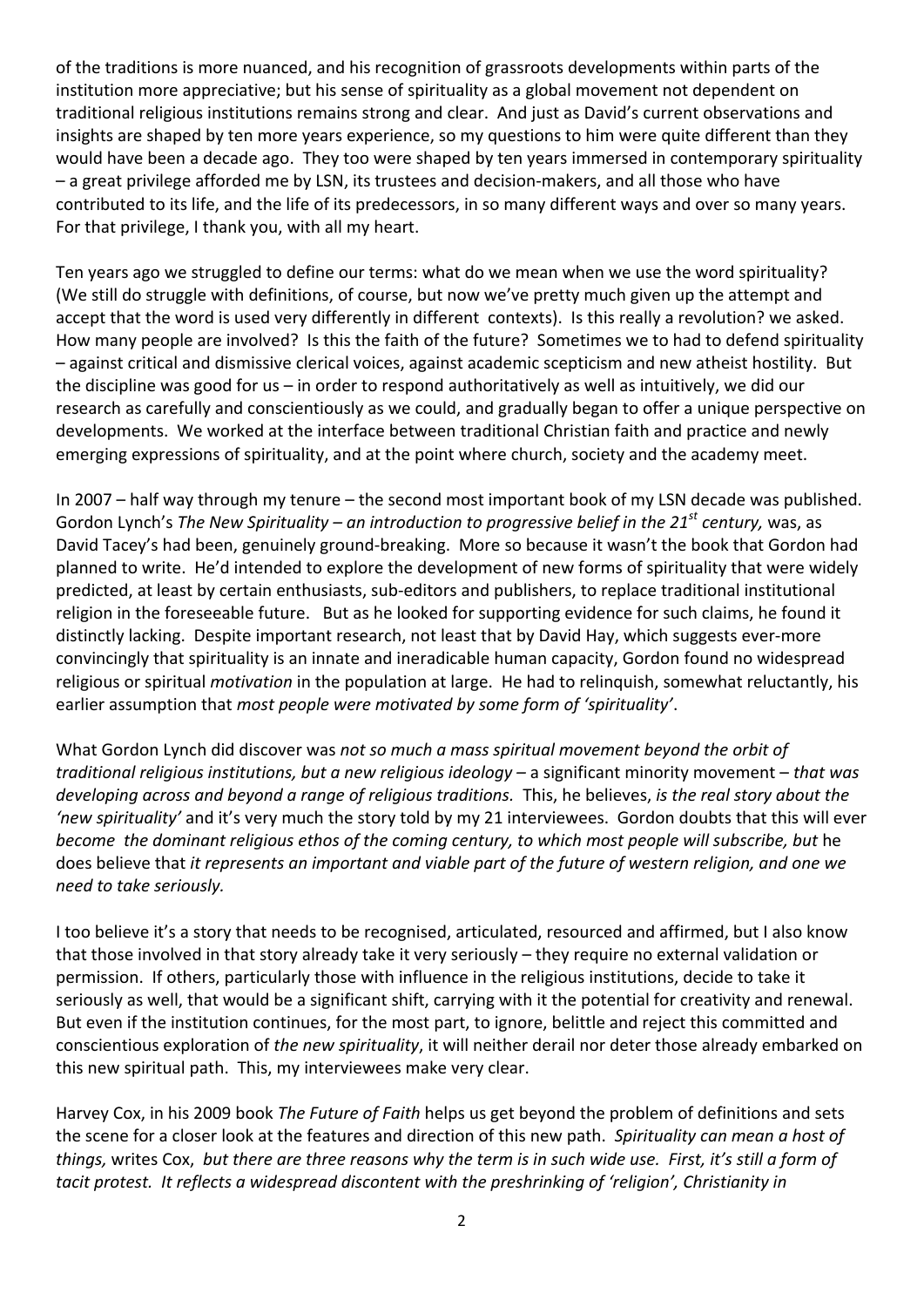*particular, into a package of theological propositions by the religious corporations that box and distribute such packages.* 

*Second, it represents an attempt to voice the awe and wonder before the intricacy of nature that many feel is essential to human life, without stuffing them into ready-to-wear ecclesiastical patterns.* 

*Third, it recognises increasingly porous borders between the different traditions and, like the early Christian movement, it looks more to the future than to the past ... The use of the term 'spirituality' constitutes a sign of the jarring transition through which we're now passing, from an expiring Age of Belief into a new but not yet fully realised Age of Spirit.* 

Both David Tacey and Gordon Lynch discovered remarkably strong similarities and resonances in the experience of a wide range of contemporary seekers, both within and beyond the traditional religious structures. We discovered the same resonances at Sarum College a year past February, as participants described what had attracted them to a day entitled *The 'turn' to spirituality.* It was their stories that led to last year's recordings—the feeling many of us shared that here was something so important that it was worth trying to capture: not to pin it down, or box it up, but to hold it gently, as if on an open palm, to look closely, to honour, and to seek understanding.

Each recording covered the same ground, but with space and freedom for the conversation to unfold as it would. How would you describe your spiritual journey up to this time? What have been the most significant experiences and insights along the way? How has your spiritual practice changed or developed over the years? Where do you find spiritual nourishment and encouragement? Where do you connect with people on a similar journey? How have your understandings of God, Jesus and Spirit changed or developed? How would you describe your relationship with the religious institution, and with the tradition? How has your spiritual experience impacted on your action in the world, your commitment to causes or campaigns? Who are the writers who have helped or inspired you?

The people who spoke to me came from a good swathe of England, from North to South, from a wide range of backgrounds, but a fairly limited age range, say 40s to 70s. All except two were women. They comprised a representative sample, if not a scientific one. Significantly, every single person had some childhood experience, positive or negative, of denominational Christianity, again, across a wide range of traditions. In addition, three people had a particular overview of the contemporary spiritual landscape because of their involvement in training and/or communities and retreat houses. It is of course impossible to do justice to the content of well over thirty hours of recordings in the time we have today. But I hope that one day there will be the opportunity to gather these stories, and others, in a more complete and enduring form. Such a project would build creatively on two excellent earlier collections – my predecessor Ruth Harvey's *Wrestling and Resting* and Janice Dolley and Jane Ozanne's *Awakening to a New Awareness: Stories of Contemporary Christians.* (It's lovely that all three of you are here today.)

So, given the limitations of our time today, I'll simply highlight some of the main themes to emerge from the recordings, and point briefly to ways in which these might impact the wider spiritual and religious scene in the years to come.

One of the first things that struck me as I listened back to the interviews was the strong sense of independent enquiry and exploration in all those who spoke to me. Without exception, they were deeply engaged in the process of trying to make sense of their own spiritual experience. This was a committed and focused pre-occupation. For most, if not all, their efforts were prompted by a persistent dissatisfaction with traditional teaching and doctrine, which routinely failed to connect with their experience and their questions. Their understanding of the nature of belief, as well as their actual beliefs, has already undergone significant change and is continuing to evolve and expand. The integration of new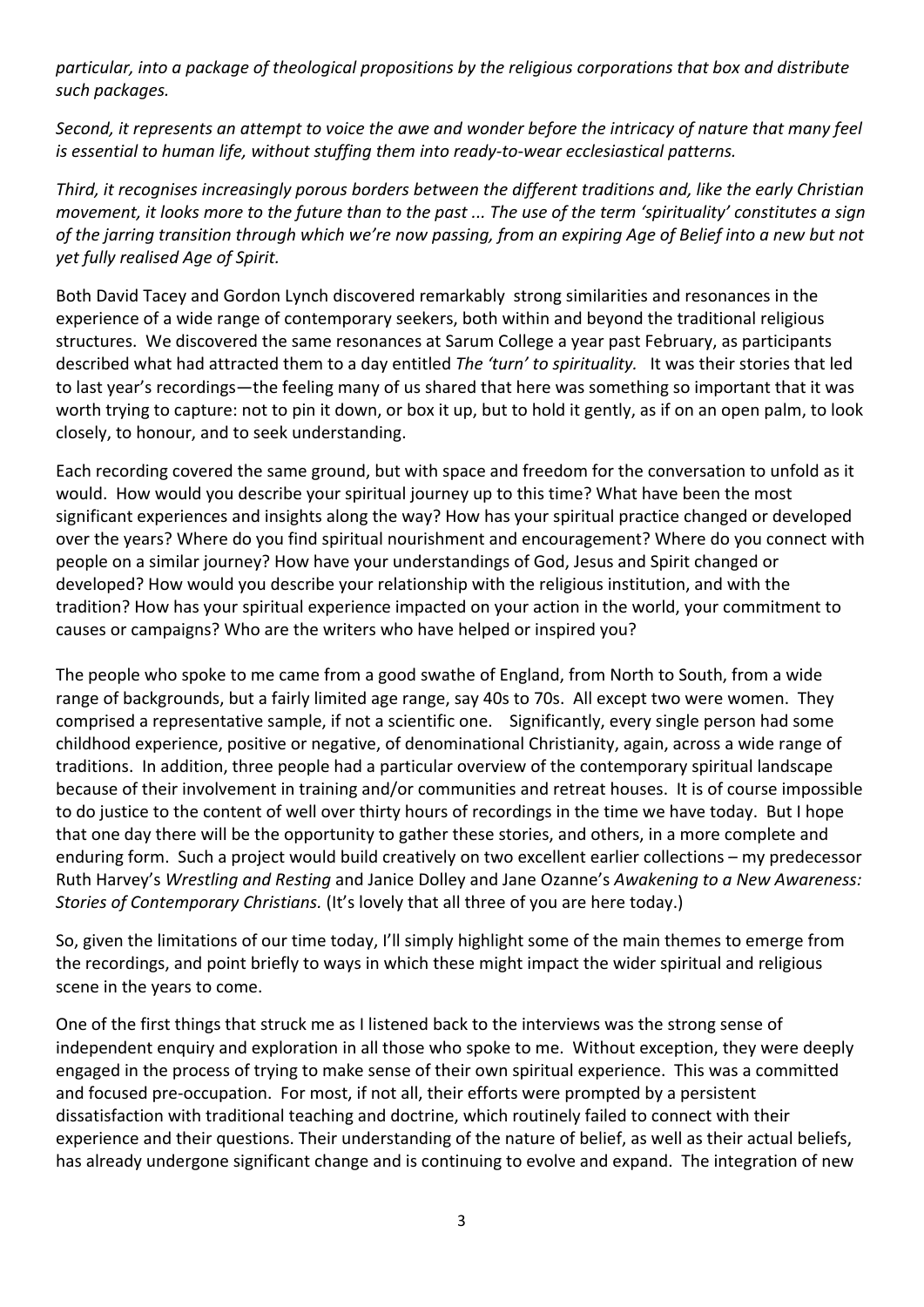knowledge about the nature of the Universe and about the human person was important to many. They read, often *voraciously.* As David Tacey put it, their *spirituality is seeking understanding.* 

And as understanding is won, however provisionally, it's giving rise to new and more meaningful theological frameworks and narratives. A number of people said that they had a sense of themselves as *still profoundly Christian,* though they doubted that more traditional believers, or church authorities, would recognise them as such. There is a confidence in the reality of their own experience and the validity of their own insights, but it's not an arrogant or blinkered confidence. Their deep desire is to orientate their lives in response to the Divine Will.

If the first major theme of the conversations is '*Faith'*, the second, in good traditional terms, is '*Practice':*  in other words,the methods, rituals and spaces people have discovered help them to become more open, more attentive in their relating to the Reality they mostly still name God, despite their need to qualify and explain what they now mean by that title. They're drawn more and more to silence and stillness, to the riches of the monastic traditions, and to the mystical and contemplative path (except, that is, for the person who asked, with the merest hint of exasperation: what does contemplation look like for an extrovert?). They use fewer and fewer words and often struggle with conventional forms of intercessory prayer, preferring *to hold* people and concerns wordlessly in the divine Presence. Being outside, connecting with the natural world, whether in a quiet corner of a garden, among trees, or in the wilds, is important, spiritually, for many.

It was to me remarkable that twenty-one individuals, each with a unique life story, had so many spiritual experiences and responses in common. One of the very few things that separated them was the decision to stay within the religious institution, or to leave. The majority of them are staying for now, however marginally, but it's a decision that's revisited often, and with some anguish. For most, the decision to stay is about love and loyalty for a particular community, or the continuing importance of the Eucharist. But a significant minority of the 21, have decided, again for now, to leave, because, as one of them put it: *It wouldn't have been possible to take this journey within the church.* Another, one of those with a particular overview of the current scene, said *Many who come here are among that great swathe of people ... who are leaving their churches, their religious homes, for conscientious reasons – because they're interested in spirituality, because they're interested in going deeper, and they're not finding that in the particular patterns and obsessions of the church.* 

There is, in all the people I spoke to, a deep longing for community, and for the opportunity to connect with others *who speak the same language .* For many of them, these are the hardest things to find, both in and out of the religious institutions.

It was, I have to admit, reassuring, that individually and together, these recordings provide significant grassroots evidence to support what a number of commentators are saying about the new spirituality, not just here in the UK, but in North America, Canada, Australia, New Zealand and South Africa – commentators I've read and quoted at length during my time with LSN .

....................................................................................................................................................

David Tacey's tone became understandably weary at the prospect of a 500 year journey to transformation – in such a scheme, my ten years here is less than a blink. But Phyllis Tickle, in her book *The Great Emergence: How Christianity is Changing and Why,* also speaks of 500 year cycles in the spiritual and religious life of the world. She charts a series of 500 year convulsions – the Great Reformation, the Great Schism, the coming of the Dark Ages – and suggests, with Tacey, that what we're living through now, the Great Emergence of her title, is a shift of similar magnitude. It is, she believes a process of re-birthing in which pain, upheaval and profound uncertainty will give rise on the one hand to *a brand new expression of faith and praxis* and on the other to a *more pure and less ossified expression of organised Christianity.*